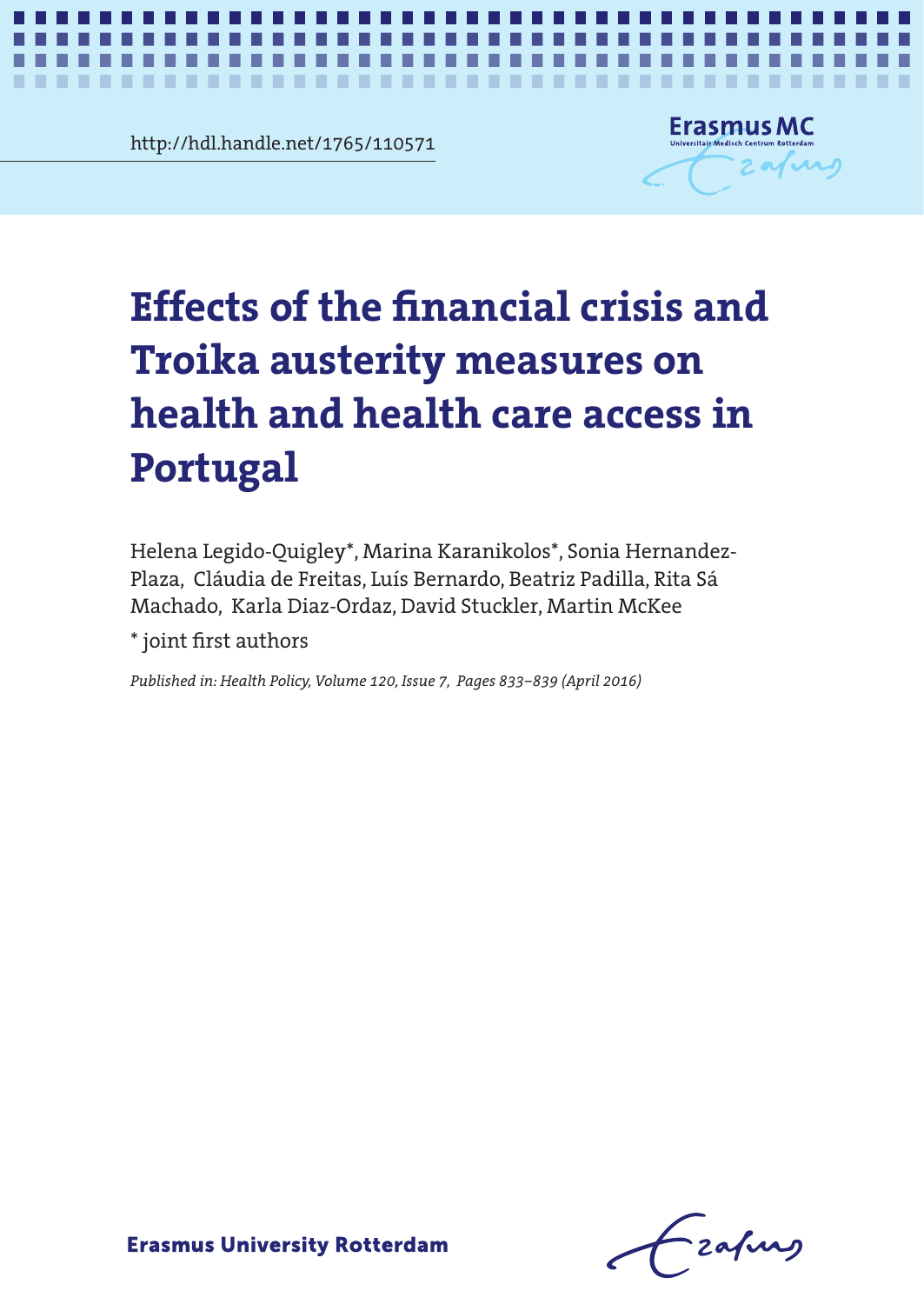## **Abstract**

Although Portugal has been deeply affected by the global financial crisis, the impact of the recession and subsequent austerity on health and to health care has attracted relatively little attention. We used several sources of data including the European Union Statistics for Income and Living Conditions (EU-SILC) which tracks unmet medical need during the recession and before and after the Troika's austerity package. Our results show that the odds of respondents reporting having an unmet medical need more than doubled between 2010 and 2012 (OR = 2.41, 95% CI 2.01-2.89), with the greatest impact on those in employment, followed by the unemployed, retired, and other economically inactive groups. The reasons for not seeking care involved a combination of factors, with a 68% higher odds of citing financial barriers ( $OR = 1.68$ ,  $95\%$  CI 1.32–2.12), more than twice the odds of citing waiting times and inability to take time off work or family responsibilities (OR 2.18, 95% CI 1.20–3.98), and a large increase of reporting delaying care in the hope that the problem would resolve on its own (OR = 13.98, 95% CI 6.51–30.02). Individual-level studies from Portugal also suggest that co-payments at primary and hospital level are having a negative effect on the most vulnerable living in disadvantaged areas, and that health care professionals have concerns about the impact of recession and subsequent austerity measures on the quality of care provided. The Portuguese government no longer needs external assistance, but these findings suggest that measures are now needed to mitigate the damage incurred by the crisis and austerity.

## **Highlights**

- Austerity measures in Portugal involved substantial reforms, including to health care.
- In 2010–2012, unmet medical need doubled in Portugal.
- Health professionals raised concerns regarding increased co-payments and the quality of care.
- Measures are now needed to ameliorate the damage incurred by the recession and austerity.

frafing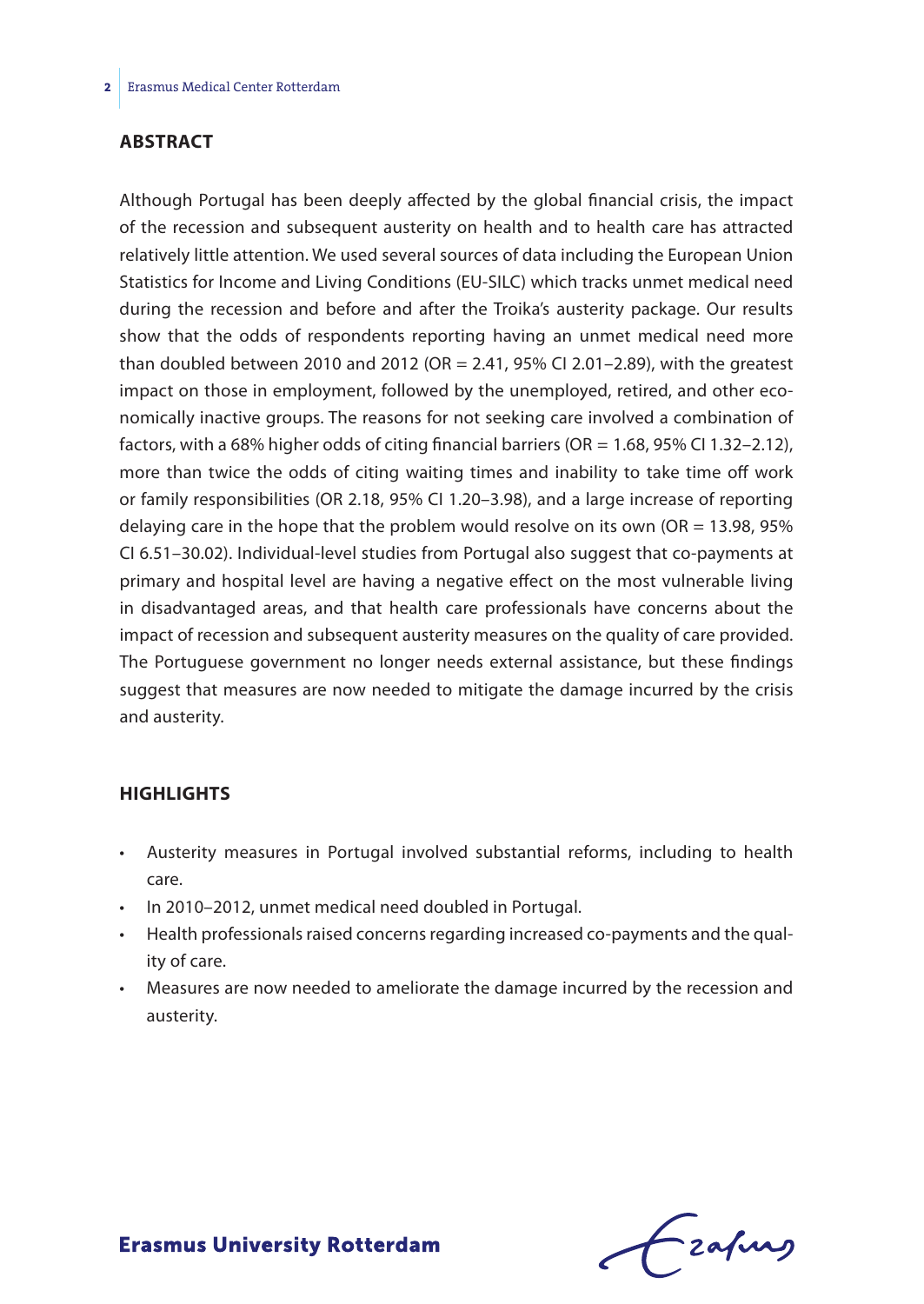## **Introduction**

Although Portugal is one of the European countries most affected by the global financial crisis, there has been much less attention to the health consequences of the crisis and subsequent austerity measures compared to countries such as Greece, Spain and Ireland. Portugal's recession started in 2008. Despite a brief recovery in 2010, it then lost more than 6% of GDP between 2011 and 2013[1]. The crisis was accompanied by mounting deficits (9.9% of GDP in 2010)[2] and the government debt, mainly from the credit-fuelled expansion of the non-tradable sector such as retail and construction, reached 129% of GDP in 2013[3].

In May 2011, the Portuguese Parliament rejected austerity measures and the government requested an emergency €78 billion bailout package from international lenders – the European Central Bank, the European Commission and the International Monetary Fund – known as the Troika. The Memorandum of Understanding (MoU) with the Troika included agreement to generate substantial savings, including the health care sector[4-6].

Portugal had undergone remarkable change since the 1980s. Social conditions had improved as the creation of a welfare state tackled material deprivation and increased access to healthcare[7]. Portugal's health system is primarily funded through general taxation with a mix of public and private financing. Before the financial crisis, approximately 30% of the total expenditure was private, with nearly 25% representing out-of-pocket payments. Patient co-payments have increased over time, dominated by payments for pharmaceuticals[8]. All residents have access to health care provided by the National Health Service (NHS), and a number of reforms were implemented since the 1990s to improve performance, especially primary care and pharmaceutical care delivery. Portugal had progressively increased expenditure on healthcare, particularly in the public sector. In 2008, when the financial crisis hit Portugal, expenditure for health care represented nearly 10% of GDP[8]. However, progress was reversed during the crisis; health expenditure declined by 5% per year in real terms in 2011 and 2012[9], contrasting with an annual growth of 1.8% in the previous decade[10]. Per capita expenditure stood at 2514 US\$ PPP in 2013, well below the OECD average of 3453 US\$ PPP[11].

Budget cuts were achieved in several ways[6, 12, 13]. First, unit costs were forced down as the government negotiated lower prices for drugs and cut salaries of health workers. Second, more cuts were introduced in prevention, public health and research. Third, measures were implemented to reduce demand for care, mainly by increasing co-payments. Visits to primary care physicians attracted a charge of €5.00 in 2013, up from €2.25 in 2011. The corresponding increases for routine hospital visits were from €4.60 to €7.75 and for emergency visits from €9.40 to €20.60, with additional fees of up to €50 for examination and diagnosis. Increased charges have been maintained at these

frafing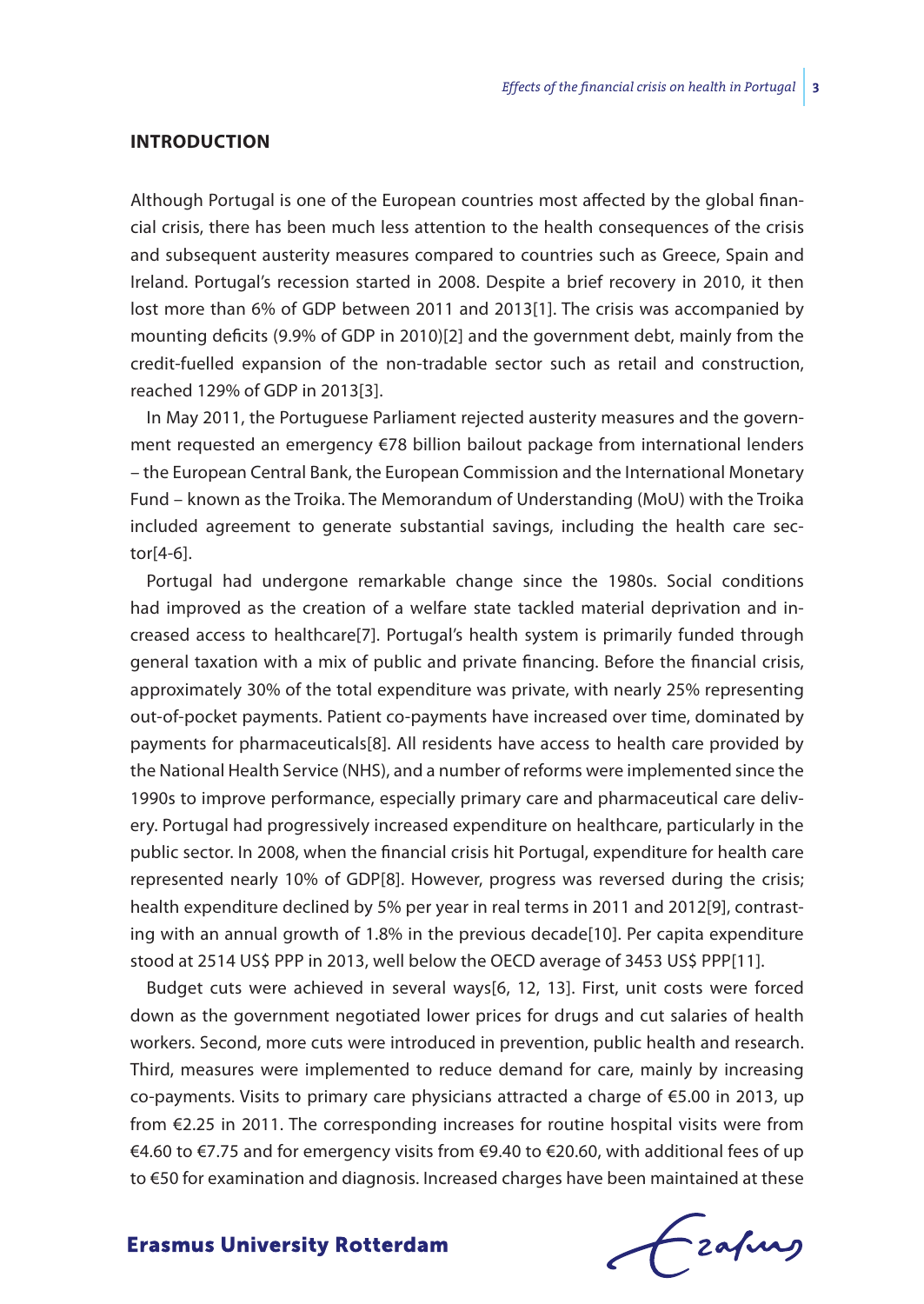#### **4** Erasmus Medical Center Rotterdam

values through 2015, even after the termination of the MoU. The impact was, however, softened by broadening exemptions from payments to almost 56% of the population (from 4.3 million people in 2011 to 5.8 million in 2014[14]. Exemptions are based on several criteria (family units earning less than €630 per month, the unemployed, pregnant women and children up to the age of twelve, among other groups) with the main criterion being that of economic hardship. In 2015, the Ministry of Health extended exemption from fees to youth under 18. However, criteria for exemptions for certain conditions such as chronic obstructive pulmonary disease (COPD) and chronic active hepatitis were tightened[15]. Fourth, some subsidies were removed, such as tax relief on private health insurance. Box 1 sets out a more detailed description of the austerity measures sought by the Troika in 2011.

#### **Box 1** Healthcare related austerity measures sought by the Troika.

The Memorandum of Understanding\* between the Troika and the Portuguese government demanded cuts in the health care sector in order to achieve savings of €550 million in 2012, and €375 million in 2013. Measures to reform the health system were required, with particular emphasis on the following areas:

- 1. *Financing:* An increase in overall NHS co-payments (*taxas moderadoras*) was imposed, including (a) higher fees; (b) a substantial revision of existing exemption categories, including stricter means-testing, in cooperation with the Ministry of Labour and Social Affairs; and (c) automatic indexation of co-payment rates with inflation.
- 2. *Pharmaceuticals and prescriptions*: A reduction in public spending on pharmaceuticals was sought, to 1.25% of the GDP in 2012, and about 1% in 2013. This included: (a) encouraging the prescription of generic medicines and other less costly products; (b) establishing clear prescribing guidelines for physicians according to international practice; and (c) requiring electronic prescriptions for medicines and diagnostic exams covered by public reimbursement.
- 3. *Primary care services*: Strengthening of primary care services in order to further decrease unnecessary *(sic)* visits to specialists and emergencies, reduce costs and increase effective provision through (a) an augmented number of Family Health Units (*Unidades de Saúde Familiar*), based on a mix of salary and performance-related payments; and (b) a mechanism to guarantee family doctors in needed areas to induce a more even distribution of family doctors across the country.
- 4. *Hospital services*: Savings in hospital operational costs are demanded, targeting a reduction of €200 million in 2012 (€100 in 2012, and €100 already in 2011), with an emphasis on concentration and rationalisation in state hospitals and health centres, moving some hospital outpatient services to primary care units, stricter control of working hours and activities of staff, and reducing spending on overtime compensation (at least 10% in 2012, and another 10% in 2013).
- 5. *Other services*: additional demands were made for finalising the development of electronic medical records, and reducing costs of patient transportation by one third.

\* Note: Box 1 presentsthe summary initial requirements of the first adjustment programme. Some of these have continued in the follow up programme, while some were taken off either as completed or due to unexplained reasons. *Source*: European Commission[16].

The Portuguese government was required to commit to reducing the deficit to 3% of GDP by 2013, while "minimising impact on vulnerable groups". Yet there have been concerns that some of these measures may have impacted adversely on access to care and on population health, not least because of awareness of what has happened in Greece[17]. So what has happened in Portugal?

frafing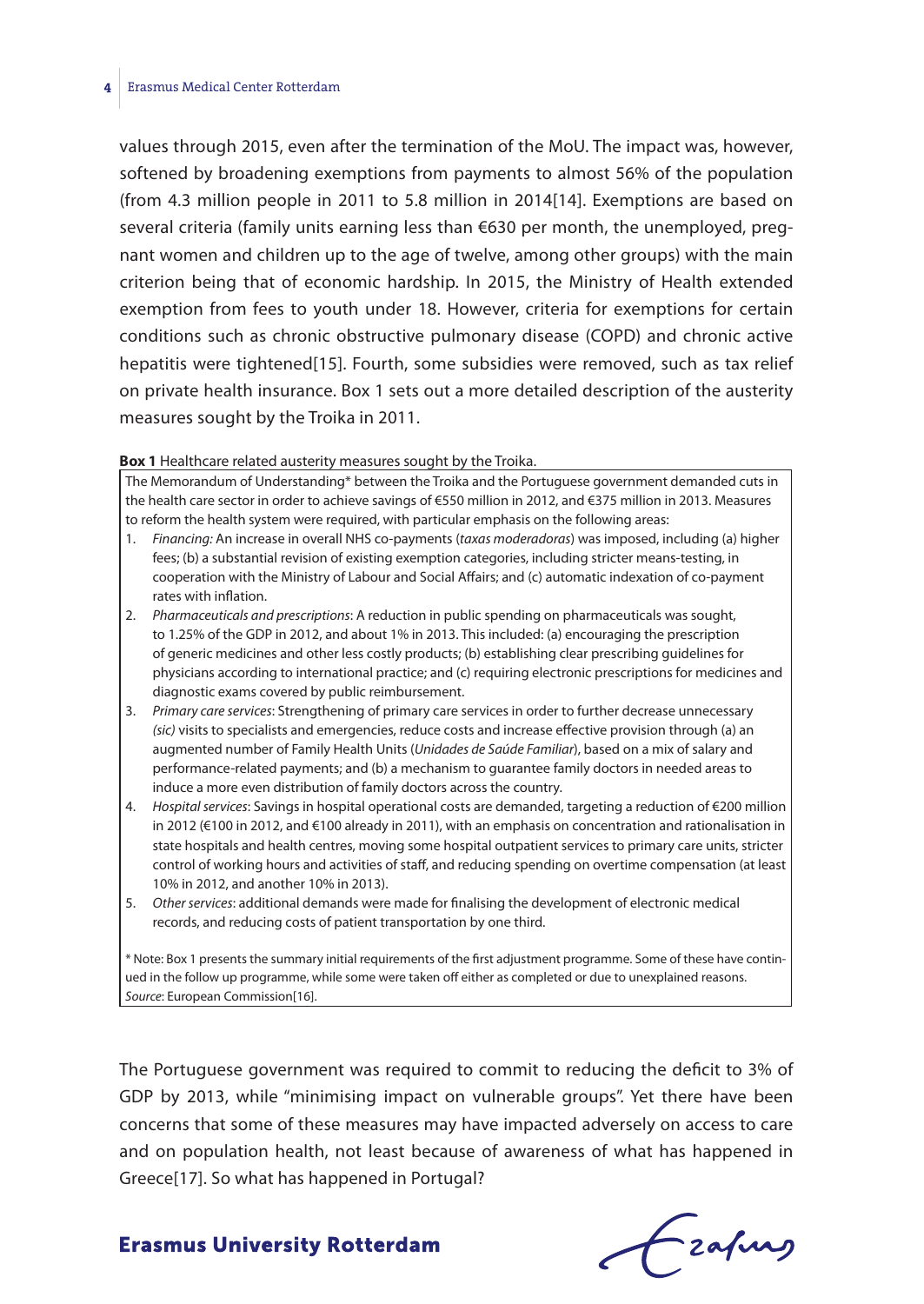## **Methods**

We used the European Statistics on Income and Living Conditions (EU-SILC)[18] to analyse changes in self-reported unmet medical need before and after the introduction of the Troika's adjustment package. EU-SILC is an EU-wide representative population survey, the cross-sectional component of which contains data on perceived unmet medical need. The unmet medical need indicator is considered a proxy for barriers experienced in access to care, consistent with other studies[17, 19]. The relevant question asks respondents whether they felt unable to access medical care over the past 12 months, although he/she felt they needed it, with a supplementary question on unmet medical need. We compared data from 2010 and 2012  $(n = 21,474)$ , covering the introduction of most of the austerity measures. Logistic regression models were analysed, with stratification by economic status (employed, unemployed, retired and other inactive), for socio-demographic characteristics of the sample: age (16–80), sex (male compared to female), marital status (married compared to single) and education (post-secondary compared to secondary or below), with weighting for survey sampling design. Summary statistics presented in Table 1 show that socio-demographic characteristics of 2010 and 2012 survey samples were broadly comparable, although there were more respondents with higher education in 2012.

|                                               | 2010   |                  | 2012   |                  |           |         |
|-----------------------------------------------|--------|------------------|--------|------------------|-----------|---------|
| Variable                                      | n      | Mean (SD)        | n      | Mean (SD)        | t-test    | p-value |
| age (16-80 years)                             | 11,380 | 51.40<br>(18.71) | 13,584 | 51.30<br>(18.61) | 0.4384    | 0.6611  |
| sex (female=0, male=1)                        | 11,380 | 0.46<br>(0.50)   | 13,584 | 0.47<br>(0.50)   | $-0.2003$ | 0.8413  |
| family status (not married = 0, married = 1)  | 11,380 | 0.60<br>(0.49)   | 13,584 | 0.59<br>(0.49)   | 0.4402    | 0.7718  |
| education (secondary = 0, post-secondary = 1) | 9,880  | 0.11<br>(0.31)   | 11,625 | 0.13<br>(0.33)   | $-3.9169$ | < 0.001 |

**Table 1.** Summary of 2010 and 2012 EU-SILC samples

We also accessed and analysed multiple sources of data related to health, health care expenditure and health care utilisation from OECD, Eurostat, and the Portuguese Ministry of Health. We present key findings from available qualitative and quantitative studies, which aim to explore the impact of the recession and subsequent austerity measures on those who are most vulnerable using available survey data.

frafing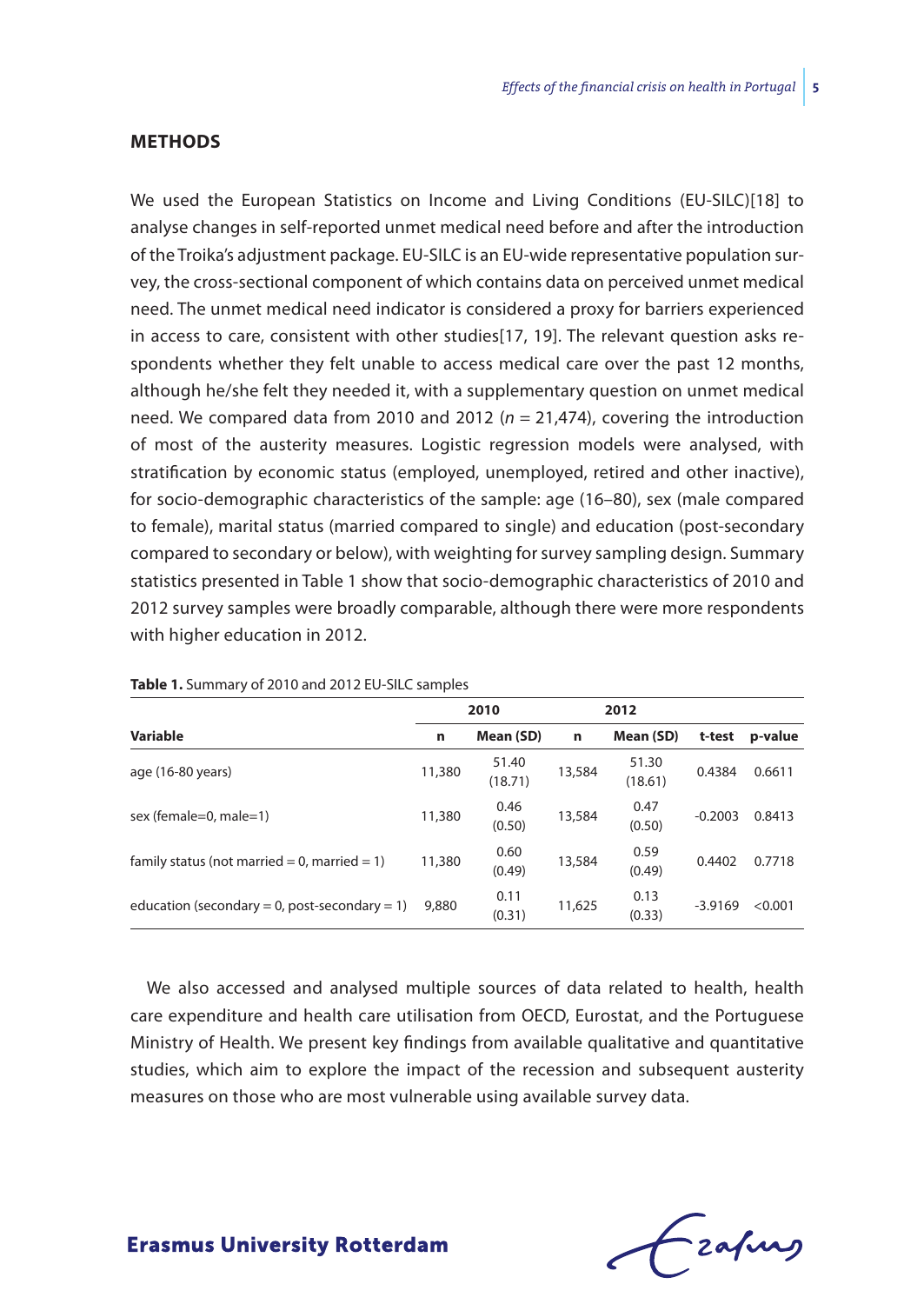## **Results**

### **Effects of health care budget cuts on health system and access to care**

As shown in Figure 1 and Table 2, the odds ratio (OR) of reporting unmet medical need (accounting for socio-demographic characteristics of respondents) more than doubled in the crisis year, with the greatest impact on those in employment (OR 2.82, 95% CI 2.15–3.69), followed by the unemployed (OR 2.07, 95% CI 1.32–3.24), and the retired (OR 2.00, 95% CI 1.40–2.85), and other economically inactive groups (OR 1.81, 95% CI 1.11– 2.96). EU-SILC also collects the reason for not seeking care and Table 3 shows changes in the frequency of reporting of different perceived barriers. There was an almost 70% increase in odds of citing financial barriers (OR 1.68, 95% CI 1.32–2.12), a more than doubling the odds of citing waiting times (OR 2.18, 95% CI 1.20–3.98) and inability to take time off work or family responsibilities (OR 2.40, 95% CI 1.40–4.12), as well as a large increase in those reporting delaying care in the hope that the problem would resolve on its own (OR 13.98, 95% CI 6.51–30.02). However, caution is needed in interpreting changes in reported reasons for unmet need due to small numbers, which in 2012 varied from 24 responders attributing unmet need due to distance/transportation problems to 384 reporting financial reasons.



Figure 1. Odds of reporting unmet medical need in Portugal in crisis year, by economic status of respondent

Note: Accounting for age, sex, family status and education

- zafung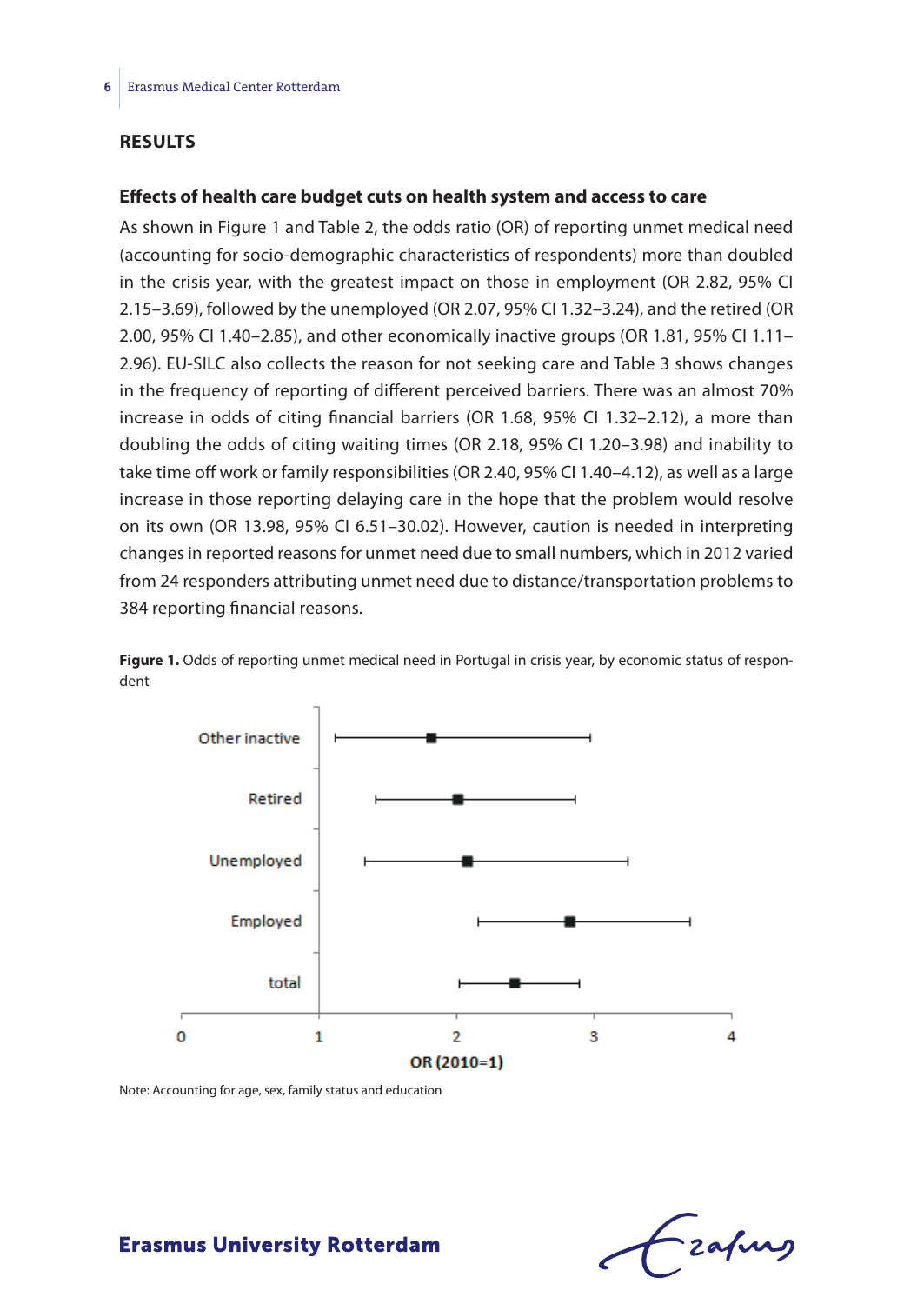|                                | <b>Total</b>     | <b>Employed</b>  | <b>Unemployed</b> | <b>Retired</b>    | <b>Other inactive</b> |
|--------------------------------|------------------|------------------|-------------------|-------------------|-----------------------|
| Crisis year (2012)             | 2.4074***        | 2.8164***        | 2.0693**          | $2.0013***$       | 1.8089*               |
|                                | [2.0091, 2.8848] | [2.1501, 3.6891] | [1.3230, 3.2365]  | [1.4037, 2.8533]  | [1.1062, 2.9580]      |
| Age (16-80)                    | 1.0084***        | $1.0213***$      | $1.0346***$       | 0.9826            | $1.0278***$           |
|                                | [1.0042, 1.0127] | [1.0213, 1.0318] | [1.0166, 1.0529]  | [0.9633, 1.0023]  | [1.0175, 1.0383]      |
| Sex (male)                     | 0.8908           | $0.7486*$        | 1.0533            | 1.0996            | 1.2882                |
|                                | [0.7579, 1.0470] | [0.5898, 0.9501] | [0.7136, 1.5548]  | [0.7845, 1.5412]  | [0.7553, 2.1972]      |
| Family status<br>(married)     | 0.8733           | 0.8547           | 0.883             | $0.6081**$        | $0.5441*$             |
|                                | [0.7307, 1.0438] | [0.6570, 1.1119] | [0.5674, 1.3740]  | [0.4272, 0.8655]  | [0.3199, 0.9253]      |
| Education (post-<br>secondary) | $0.4706***$      | $0.4880***$      | 0.4584            | $0.2713*$         | 0.7427                |
|                                | [0.3393, 0.6528] | [0.3276, 0.7269] | [0.1811, 1.1603]  | [0.09215, 0.7990] | [0.2462, 2.2405]      |
| Pseudo R-squared               | 0.03             | 0.04             | 0.04              | 0.03              | 0.03                  |
| Sample size                    | 21,474           | 10,328           | 2,228             | 5,379             | 3,539                 |

**Table 2.** Odds of reporting unmet medical need in 2010 and 2012 by economic status

Note: Odds Ratios; 95% confidence intervals in brackets; \* p < 0.05, \*\* p < 0.01, \*\*\* p < 0.001; weighted for sampling

|                                   | could not<br>afford | waiting list | lack of time | travel distance                                           | wait and see | other                                 |  |  |
|-----------------------------------|---------------------|--------------|--------------|-----------------------------------------------------------|--------------|---------------------------------------|--|--|
| Crisis year<br>(2012)             | $1.6759***$         | $2.1819*$    | $2.4037**$   | 1.9753                                                    | 13.981***    | $3.1130***$                           |  |  |
|                                   | [1.3221,2.1242]     |              |              | $[1.1960, 3.9805]$ $[1.4038, 4.1159]$ $[0.6211, 6.2822]$  |              | $[6.5125, 30.016]$ $[1.8612, 5.2068]$ |  |  |
| age (16-80)                       | 1.0062*             | $1.0200**$   | $0.9832*$    | $1.0539**$                                                | 1.0055       | $1.0202***$                           |  |  |
|                                   | [1.0003,1.0122]     |              |              | $[1.0064, 1.0338]$ $[0.9696, 0.9970]$ $[1.0194, 1.0896]$  |              | $[0.9948, 1.0163]$ $[1.0105, 1.0300]$ |  |  |
| sex (male)                        | $0.6762***$         | 1.143        | 0.887        | 0.3573                                                    | 1.1422       | $1.8344**$                            |  |  |
|                                   | [0.5379.0.8500]     |              |              | $[0.6809, 1.9188]$ $[0.5484, 1.4346]$ $[0.08732, 1.4619]$ |              | $[0.7575, 1.7224]$ $[1.1794, 2.8532]$ |  |  |
| family status<br>(married)        | 0.8971              | 1.3253       | 1.6218       | 0.3248                                                    | 0.8455       | $0.5141**$                            |  |  |
|                                   | [0.7000.1.1497]     |              |              | $[0.7170, 2.4498]$ $[0.8984, 2.9277]$ $[0.07436, 1.4188]$ |              | $[0.5372, 1.3307]$ $[0.3412, 0.7746]$ |  |  |
| education<br>(post-<br>secondary) | $0.2342***$         | 0.7037       | 0.7605       | 2.0038                                                    | 0.6165       | 0.8244                                |  |  |
|                                   | [0.1266.0.4334]     |              |              | $[0.2404, 2.0595]$ $[0.3784, 1.5283]$ $[0.3426, 11.718]$  |              | $[0.2963, 1.2825]$ $[0.4095, 1.6597]$ |  |  |
| Pseudo<br>R-squared               | 0.02                | 0.03         | 0.02         | 0.09                                                      | 0.08         | 0.04                                  |  |  |
| Sample size                       | 21474               | 21474        | 21474        | 21474                                                     | 21474        | 21474                                 |  |  |

Note: Odds ratios; 95% confidence intervals in brackets. \*p < 0.05, weighted for sampling, \*\*p < 0.01, weighted for sampling, \*\*\*p < 0.001, weighted for sampling.

Czapus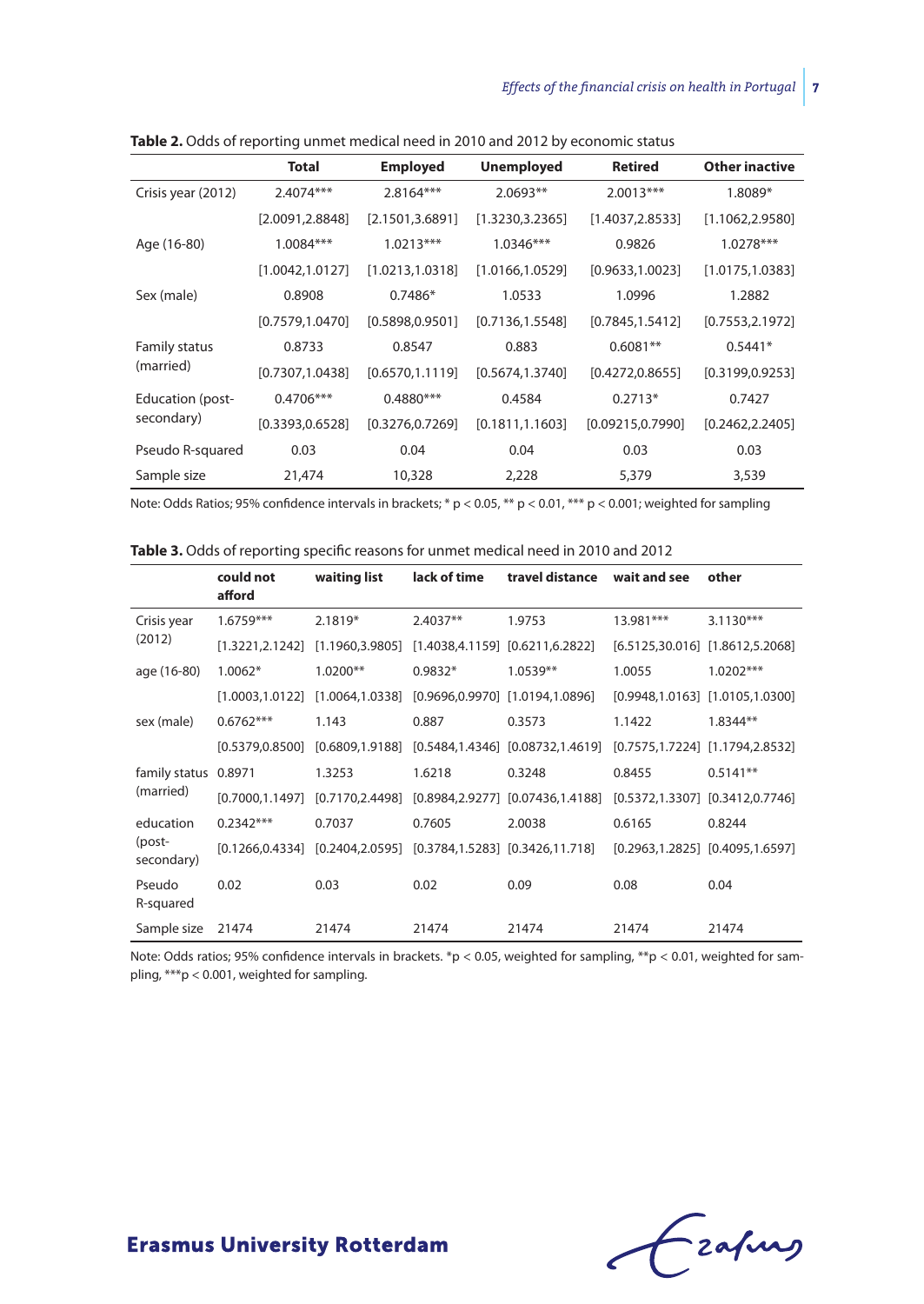#### **8** Erasmus Medical Center Rotterdam

At the time when perceived barriers to accessing care were rising, as described above, there has been a substantial shift on the sources of health care expenditure. The proportion of public funding decreased from 69% to 64%, and, correspondingly, private expenditure increased from 31% to 36% between 2010 and 2012. This shift was prior to the increase in user charges introduced in 2012[5]. Out of pocket payments (OOPs) constitute around three quarters of private expenditure on healthcare in Portugal, and after a steady rise to  $\epsilon$ 448 per capita prior to the crisis, they declined to  $\epsilon$ 408 per capita in 2013, although public funding declined at a faster pace.

A 2012 patient survey, which included 375 patients sought to provide a snapshot of medication adherence in patients with chronic conditions, found that 22.8% of patients did not purchase prescribed medication, with financial problems cited as one of the main reasons[20]. Another study linked pharmaceutical policy interventions such as harmonizing reimbursement levels and campaigns to promote generics, to utilisation of antipsychotic drugs, found an increase in the use of generic medicines, but also to a decrease in overall sales, consistent with reduced access to medicines[21]. Physicians also estimated that 60% patients are failing to attend follow up treatment due to financial hardship[22].

A recent ecological study analysing the impact of user fees and transport costs increase on emergency services found that the rise in OOPs did not lead to differences in emergency visits between patients exempt and not exempt from payments in three Portuguese hospitals, however longer travel distance because of loss of nearby facilities was a significant factor in reducing emergency visits[23].

In 2013 an assessment of health needs was conducted in two municipalities within the Metropolitan Area of Lisbon, Amadora and Sintra, characterised by economic deprivation and the highest concentration of migrants. Among 253 users of primary health care, 176 of whom were migrants, 45.1% were unable to afford medicines. 25% of the interviewees could not afford health care when needed, and 20.6% reported having serious difficulties paying for diagnostic tests[24]. Problems of accessing primary care were reported, with 34.4% of those interviewed reporting lacking access to a general practitioner, a figure that rose to 43.8% for foreign-born health care users[24].

Between 2011 and 2013, the Portuguese National Health Service (NHS) lost 2.3% of its workforce, including 3.2% of its nursing staff. In 2013 1211 Portuguese nurses registered for work in the UK, compared to 20 in 2006/2007[25]. Although the number of NHS physicians has increased by 3.8% in the same period[26], their salaries, as well as those of other public servants, suffered cuts between 2011 and 2013, and again in the last quarter of 2014, falling by 3.5% for salaries between €1500 and €2000 and up to 10% for salaries above €4165. The ratio of nurses to physicians, which was already low, declined further between 2008 and 2012, from 1.5 to 1.4[27]. In addition, government decree 266-D/2012 increased the working week from 35 to 40 h, which helped to cut overtime

Frahing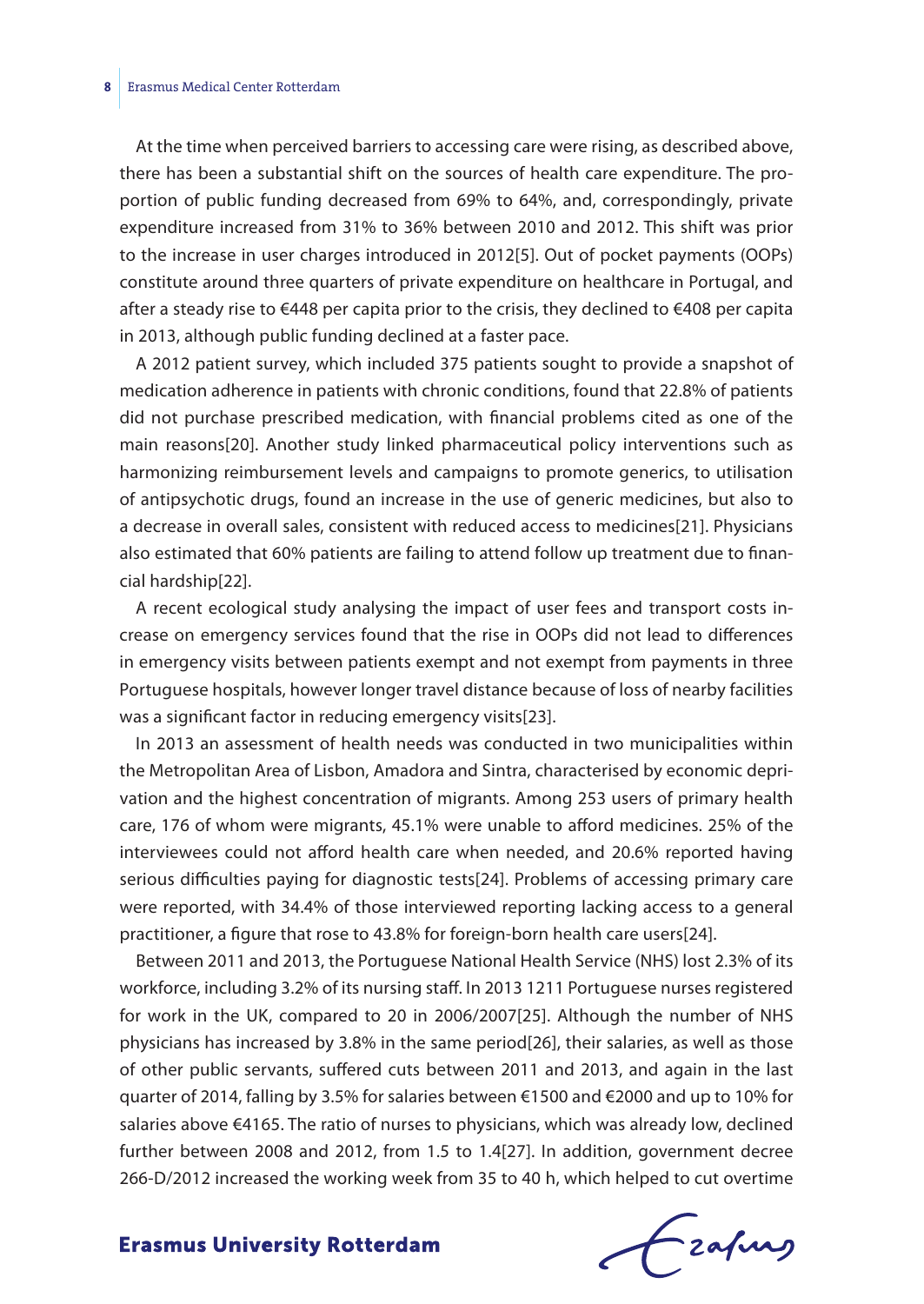payments by an average of about 6.1% for physicians and nurses. In a survey conducted among 3448 NHS physicians, 65% reported a shortage of medical equipment/products in their facilities and 80% reported that cuts in the NHS budget compromised care quality and access. Furthermore, 2014 and 2015 saw several hospital administration boards resign following disagreement with policy priorities or centrally-imposed cutbacks[22].

## **Effects of the recession on health**

According to EUROSTAT, unemployment has risen rapidly, from 7.6% in 2008 to 14% in 2011, reaching 17.3% in the first quarter of 2013 and decreasing to 12.3% as of the third quarter of 2015[1]. Risk of poverty and social exclusion in the population increased from 24.4% to 27.5% between 2011 and 2013; material deprivation rose from 20.9% to 25.5%; with severe material deprivation rising from 8.3% to 10.9%. The poverty rate among children under 18 years of age also increased, from 28.6% in 2011 to 31.7% in 2013[1].

Suicide rates are a contentious issue in Portugal and there is uncertainty about data priorto 2014, when a new reporting system wasintroduced.However, callsto Emergency Medical Services by those reporting suicidal thoughts increased by 29.3% from 2011 to 2012[28], but a recent report produced contradictory results[29]. One recent Portuguese study did find an association between suicide and the level of material deprivation in municipalities[30]. The reported incidence of depression also increased in Portugal from 2004 to 2012, partially due to improved identification of cases[31]. A number of studies suggest that mental health-related illness is more prevalent in Portugal than in other European countries[32-34]. Per capita consumption of anti-depressants was highest among 18 EU member states[9]. However, commentators have noted that while recession has probably worsened the situation, including a 30% rise in new consultations among children between 2011 and 2013, and a 41% increase in the number of calls to a suicide helpline between 2011 and 2012, studies of this topic are lacking[32].

Mortality from respiratory diseases has also increased, by 16% between 2011 and 2012, following decades of continuing decreases. 2012 also saw an increase in hospitalizations for respiratory illness, up by 9.9% since 2011[35, 36]. While excess mortality was largely attributed to the seasonal flu outbreak[37], the death rate has been abnormally high[38]. Portugal has one of the highest rates of people unable to keep their house adequately warm (28% in 2013), only superseded by Greece in recent years[1]. The rise in respiratory diseases also coincided with restriction on exemption for co-payments, with only those patients whose disability level was 60% or above being exempt and that only after completing complicated administrative procedures that introduced delays in assessment of the level of disability[15]. Consistent with this, the National Observatory of Respiratory Disease has drawn attention to the reduced use of bronchodilators in 2012, attributed to difficulties affording medicines due to financial constraints[36].

Czafing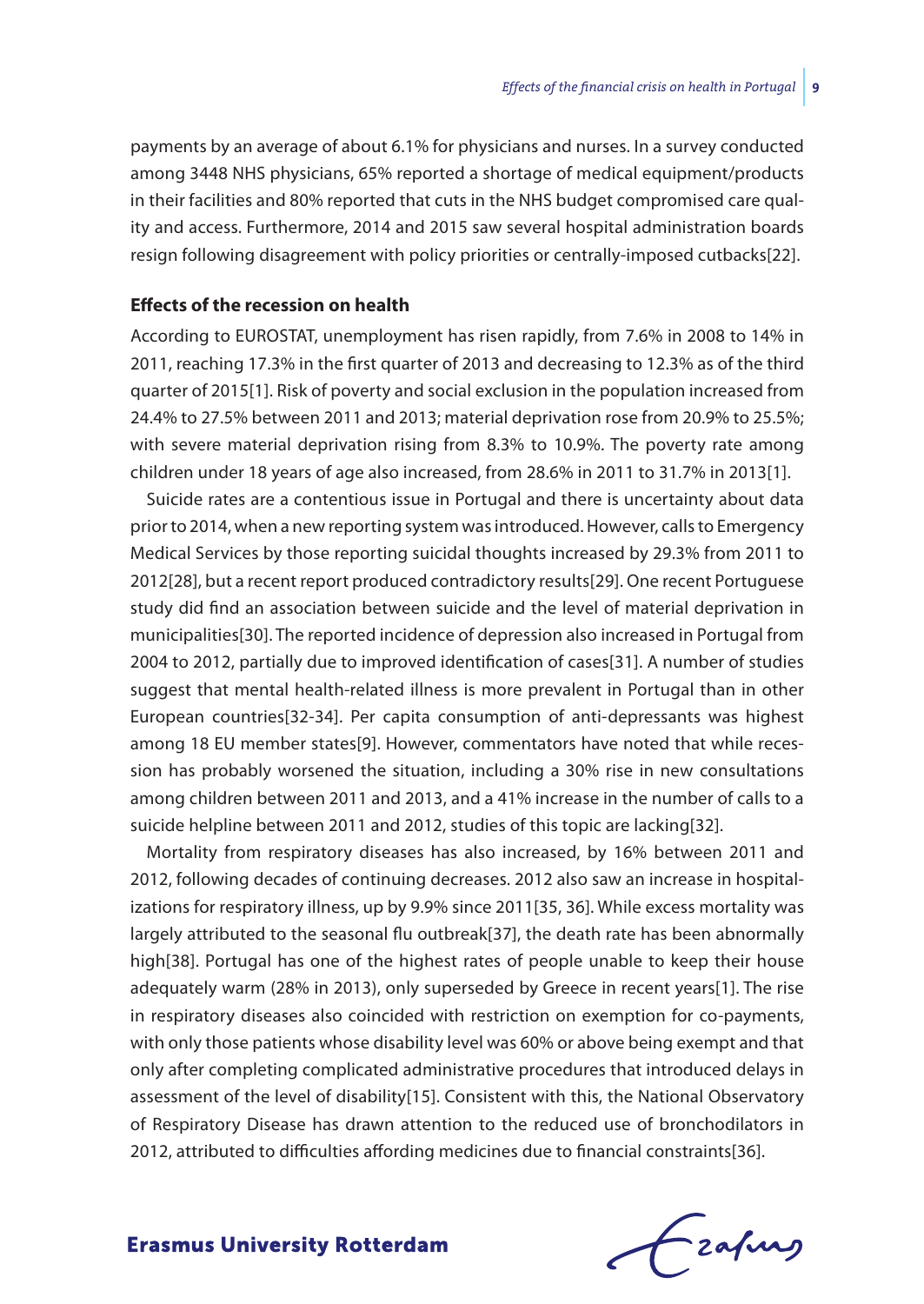Infectious diseases generally have remained under control. Tuberculosis incidence rates continued to fall in recent years, reaching 22 per 100,000 in 2013[10]. Newly diagnosed HIV cases have decreased overall (from 15 per 100,000 population in 2011 and 2012, to per 10 per 100,000 in 2013 and 11 per 100,000 in 2014) yet vertical transmission reached 0.7 in 2013 and 2014, raising from 0.5 and 0.3 in 2011 and 2012. However, HIV incidence rates are still high relative to the rest of the EU, while there are some concerns for the future as spending on HIV prevention has been reduced, including fewer syringes (mostly distributed through pharmacies) and condoms being distributed, in both cases to less than half of the amount preceding the implementation of austerity, as well as cuts to screening programmes[39, 40]. Especially detrimental for public health has been the reduction of accessibility to migrants, as many new cases relate to this population.

Finally, there has been an increase in reported violence against health professionals in the NHS. In 2014 there were 531 notifications of violence, a 160% increase from the previous year, with larger numbers of service users reporting dissatisfaction about, for example, transport, purchase of medicines and payment of user fees[41].

## **Discussion**

This study shows that the recession, followed by the policy of austerity adopted in Portugal has been accompanied by a demonstrable worsening of self-reported access to health care, most marked among those who are not exempt from the increases in copayments implemented as part of the austerity package. While an ecological study[23] looking at aggregated data did not find differences in emergency admissions between patients that were exempt or not-exempt from payments in 2012 compared to 2011, individual level data shows a contrasting picture. The results of the analysis of EU-SILC data are in line with those of local surveys demonstrating that many Portuguese, particularly from more deprived communities, are experiencing barriers to accessing services, including primary care[24, 38]. This is despite the recent assessment, performed for the Ministry of Health, which showed that there has been substantial expansion of primary care in Portugal[42]. The reasons are complex but they seem to involve a combination of reductions in both demand and supply. The former seems, in part, to reflect increases in co-payments but also the difficulty that the increasing number of people that are exempt face when seeking to establish their eligibility because of the many bureaucratic obstacles involved. The exemptions seemed to have slightly cushioned the impact on access to care among the unemployed, as the largest increase in unmet need was seen among those in employment. Costs constitute a major barrier to accessing care, although long waiting times also seem important. The latter could be explained by reductions in supply, including cuts to provision of services, and the number of nurses

frafing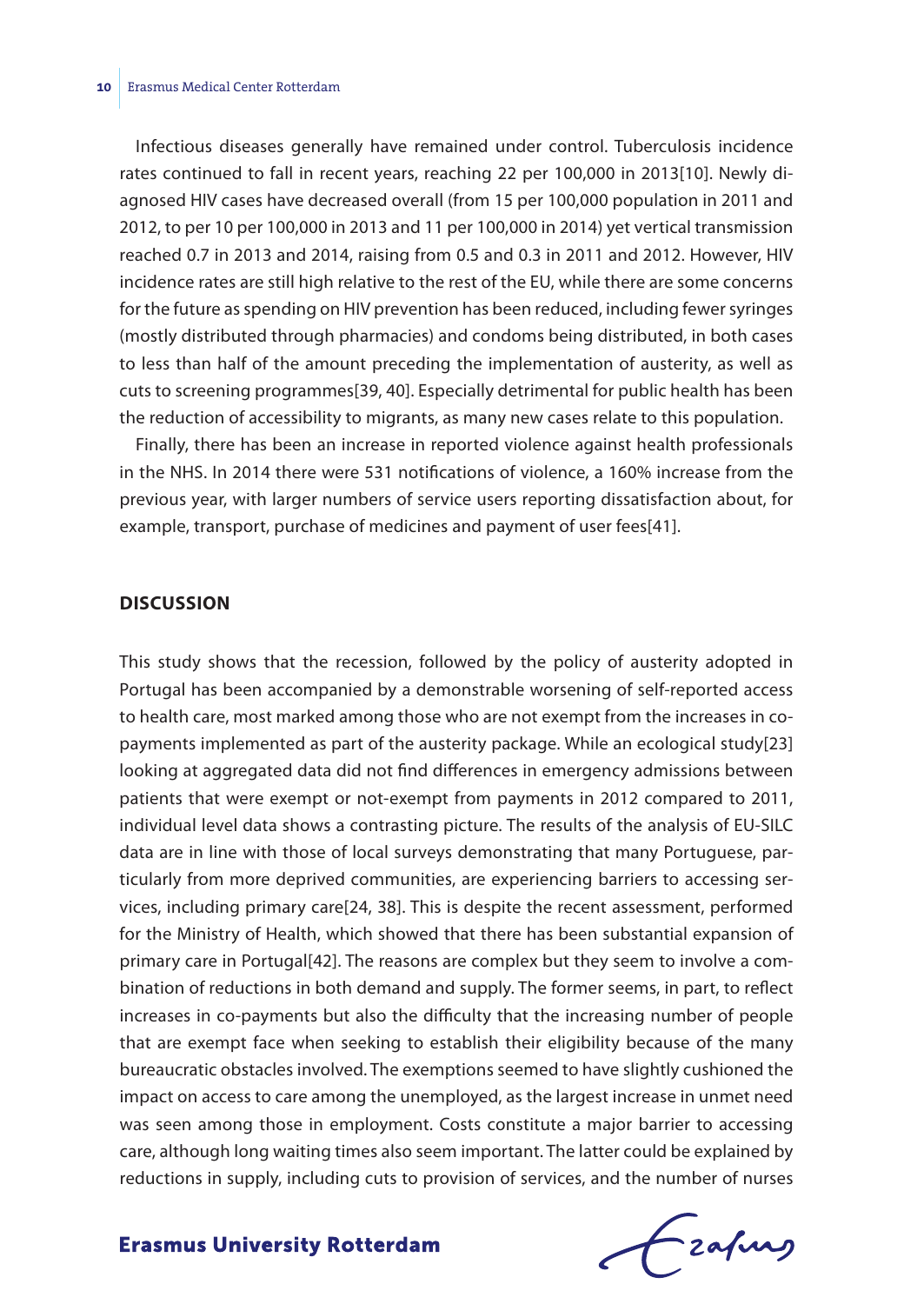employed[27]. This has placed additional pressure on those providing care, which can be expected to demotivate those who remain.

Although a substantial reduction in pharmaceutical expenditure in Portugal reflects generally successful implementation of policies aimed at introducing clinical guidelines, monitoring systems, compulsory electronic prescriptions and generic substitution in both the public and private sector[27], many patients with chronic conditions seem to have cut down on use of medication for financial reasons. Non-adherence to prescribed medication, including secondary prevention of myocardial infarction, due to inability to afford medicines has already led to documented cases of unplanned readmission of patients in Greece[43] and Spain[44].

Cuts to human resources, achieved mainly through salary reductions and increasing workload have been linked to emigration of health professionals. Coupled with worsening working conditions, including increasing levels of violence, the risk of an understaffed health system and demoralised workforce is clear.

This study has some limitations. First, the data on unmet need is self-reported and is subject to respondent bias. It also does not allow us to quantify the number of times the responded felt he or she had an unmet need during the specified period. Despite these limitations, this measure is widely used in studies of this type, as this is the only indicator of unmet need available across the EU countries, serving as a proxy for barriers to accessing care and the reasons thereof. Second, in the absence of sufficient peer-reviewed evaluations of service delivery and patient experience, we had to rely on official statistics, grey literature as well as preliminary results of ongoing studies. This has been a problem in several countries most affected by the crisis and severe austerity; investment in data collection and research has been among the first casualties. For example, Greece withdrew from the Survey of Health, Ageing and Retirement in Europe (SHARE) just before the financial crisis, when the data collected would have been of particular value. Third, there are some gaps in information, including change in suicide registrations, which complicate assessment of one of the most sensitive indicators of the consequences of recessions for health. These limitations notwithstanding, the study offers one of the first comprehensive pictures of changes to the Portuguese health system and the health of the population following the introduction of austerity policies as a result of the financial crisis.

The impact of austerity measures in the health sector needs to be viewed in the context of the pre-existing situation in Portugal. Both before and after the imposition of austerity self-reported health status as well as some mental health indicators in Portugal were among the worst in the EU.

Finally, the political and economic situation has been turbulent. Elections held in June 2011 forced the Socialist government from office, ushering in a coalition of the Partido Social-Democrata (centre-right) and Centro Democrático Social – Partido Popular (con-

frafing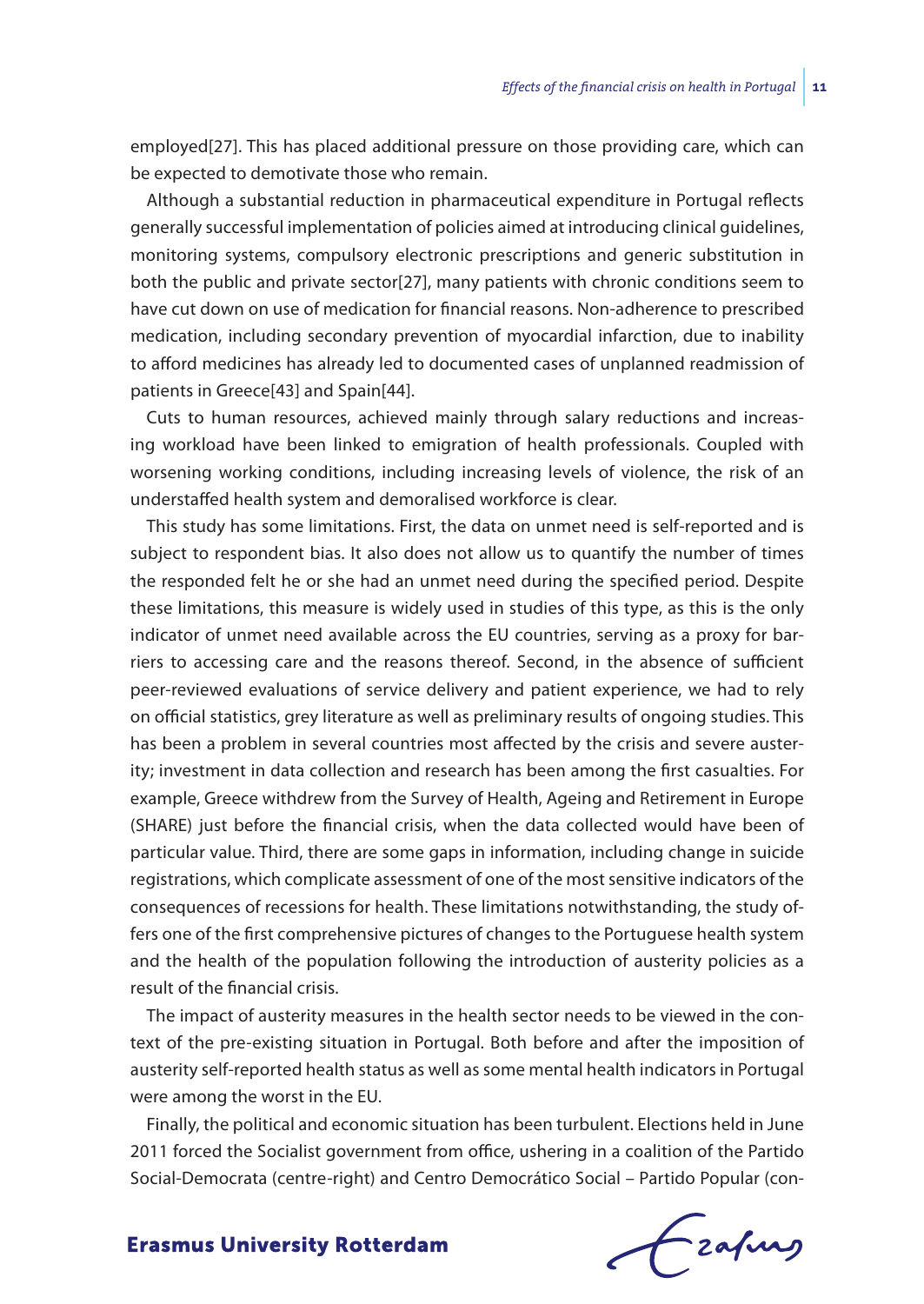servative), which oversaw the implementation of the adjustment programme until its termination in May 2014. The latest general election in October 2015 saw a centre-right minority government come into power, only to be overthrown a few weeks later following a no confidence motion headed by the Socialist party with the support of the Communist Party, the Greens and the Left Bloc, which pledged to "turn the page on austerity".

At last, the Portuguese economy is showing some signs of improvement but it is too early to know whether this will be matched by an improvement in health. Yet, even if it is, Portugal has lost several years of much needed progress in closing the health gap with the rest of Europe.

## **Conclusions**

The available evidence points to a clear deterioration in access to health care in Portugal since austerity measures imposed by the Troika came into effect in 2011, especially for vulnerable population groups not benefiting from exemptions from charges. This situation is familiar to other countries in Southern Europe, particularly Greece[17] and Spain[45], where the universality of health coverage, population health and existence of the welfare state has been challenged by austerity measures[46].

The bailout agreement ended in May 2014. However, the OECD reported that the Portuguese government had imposed cuts double those demanded in the original bailout agreement[47]. The impact of the cuts of this scale on the fairly well functioning Portuguese NHS[48] and population health is not yet fully clear. This paper presents early evidence of the impacts of healthcare cuts and recession on access to services and health outcomes. The Portuguese government no longer needs external assistance but the results presented in this paper suggest that measures are now needed to ensure access to care across many population groups, particularly those overlooked by the exceptions, in order to mitigate the damage of the recession and the austerity.

Lzafurs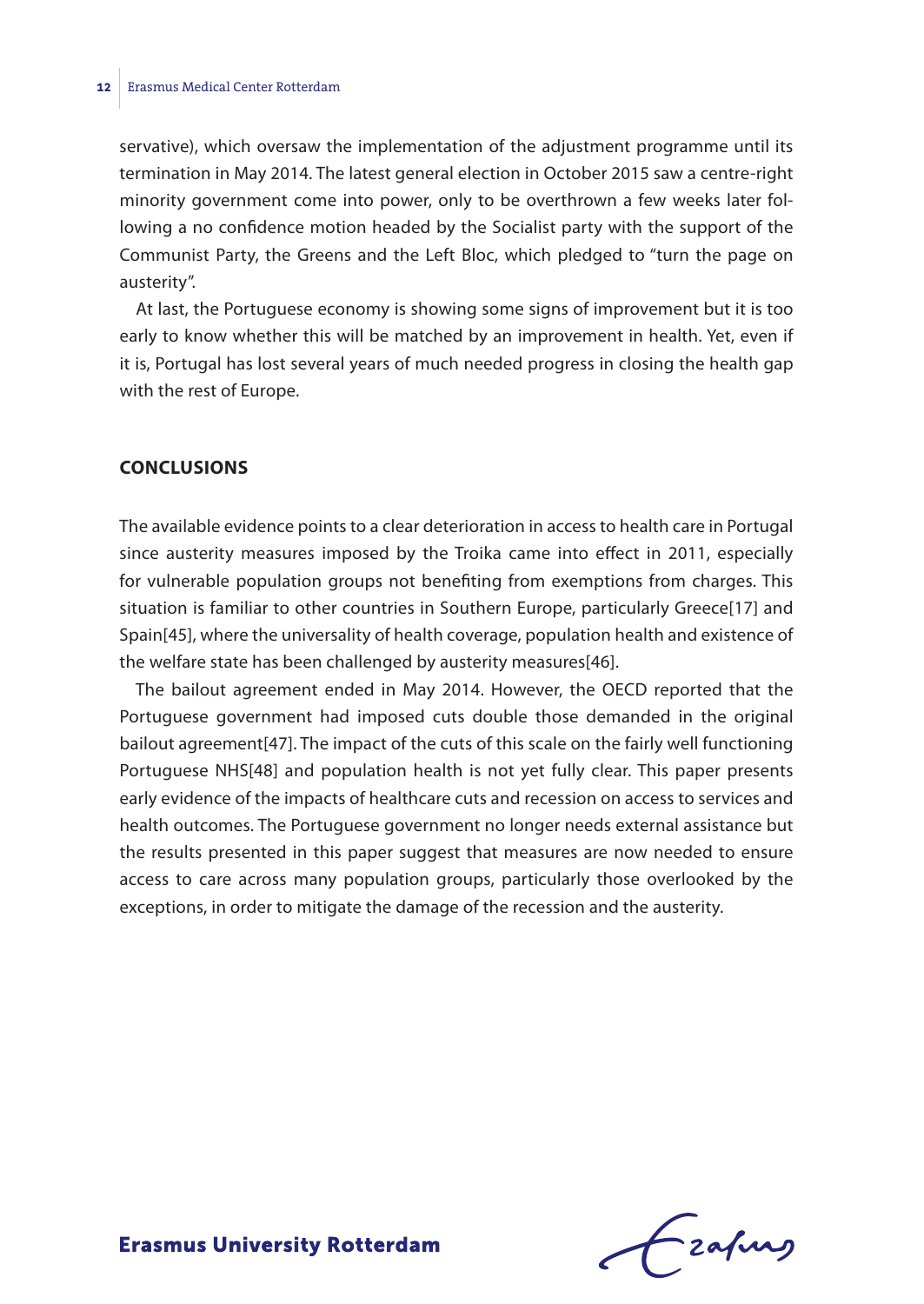## **References**

- 1. European Commission, Eurostat database. 2016, European Commission.
- 2. IMF, World Economic Outlook October 2014. Legacies, Clouds, Uncertainties. 2014, International Monetary Fund: Washington.
- 3. Eurostat, Self-perceived health by sex, age and labour status, Last update: 27-03-2015. 2015.
- 4. Government of Portugal, IMF, EC and ECB, Portugal: Memorandum of Understanding on Specific Economic Policy Conditionality. 2011.
- 5. Sakellarides, C., L. Castelo-Branco, P. Barbosa and H. Azevedo, The impact of the financial crisis on the health system and health in Portugal, in Case Study. 2014, World Health Organization: Geneva.
- 6. OPSS, Relatório de Primavera 2012 Crise e Saúde. Um País em Sofrimento. 2012, Observatório Português dos Sistemas de Saúde: Coimbra.
- 7. Hespanha, P., S. Ferreira and V. Pacheco, O Estado Social. Crise e Reformas, in A Anatomia da Crise: Identificar os problemas para construir as alternativas. 2013, Centro de Estudos Sociais da Universidade de Coimbra: Coimbra. p. 191-210.
- 8. Barros, P.P., S.R. Machado and A. Simoes Jde, Portugal. Health system review. Health Syst Transit, 2011. 13(4): p. 1-156.
- 9. OECD, Health at a Glance: Europe 2014. 2014, OECD Publishing: Paris.
- 10. WHO, European health for all database, W.R.O.f. Europe, Editor. 2015, World Health Organization: Copenhagen.
- 11. OECD, Health at a Glance 2015. OECD Indicators. 2015, OECD Publishing: Paris.
- 12. OPSS, Relatório de Primavera 2013 Duas Faces da Saúde. 2013: Coimbra.
- 13. OPSS, Relatório de Primavera 2014 Síndroma de Negação. 2014: Coimbra.
- 14. ACSS. Taxas Moderadoras Atualização de dados a 1 de agosto de 2014. 2014 ; Available from: http://www.acss.min-saude.pt/DownloadsePublica%C3%A7%C3%B5es/TabelaseImpressos/TaxasModeradoras/TaxasModeradorasAtualiza%C3%A7%C3%A3odedados/tabid/664/language/ pt-PT/%20Default.aspx (accessed 31/01/2015).
- 15. ERS, O Novo Regime Jurídico das Taxas Moderadoras. 2013, Entidade Reguladora da Saúde: Porto.
- 16. European Commission, The Economic Adjustment Programme for Portugal. 2011, European Commission: Brussels.
- 17. Kentikelenis, A., M. Karanikolos, A. Reeves, M. McKee and D. Stuckler, Greece's health crisis: from austerity to denialism. Lancet, 2014. 383(9918): p. 748-53.
- 18. Eurostat, Cross-sectional European Union Statistics on Income and Living Conditions (EU-SILC), 2010 and 2012 users' database. . 2014, European Commission: Luxembourg.
- 19. Karanikolos, M., V.S. Gordeev, J.P. Mackenbach and M. McKee, Access to care in the Baltic States: did crisis have an impact? Eur J Public Health, 2016. 26(2): p. 236-41.
- 20. da Costa, F.A., A.R. Pedro, I. Teixeira, F. Braganca, J.A. da Silva and J. Cabrita, Primary non-adherence in Portugal: findings and implications. Int J Clin Pharm, 2015. 37(4): p. 626-35.
- 21. Leopold, C., F. Zhang, A.K. Mantel-Teeuwisse, S. Vogler, S. Valkova, D. Ross-Degnan and A.K. Wagner, Impact of pharmaceutical policy interventions on utilization of antipsychotic medicines in Finland and Portugal in times of economic recession: interrupted time series analyses. Int J Equity Health, 2014. 13: p. 53.
- 22. Gomes, C., Metade dos médicos dizem que doentes faltam mais às consultas devido a custos, in Jornal Médico. 2014: Lisboa.

Czafing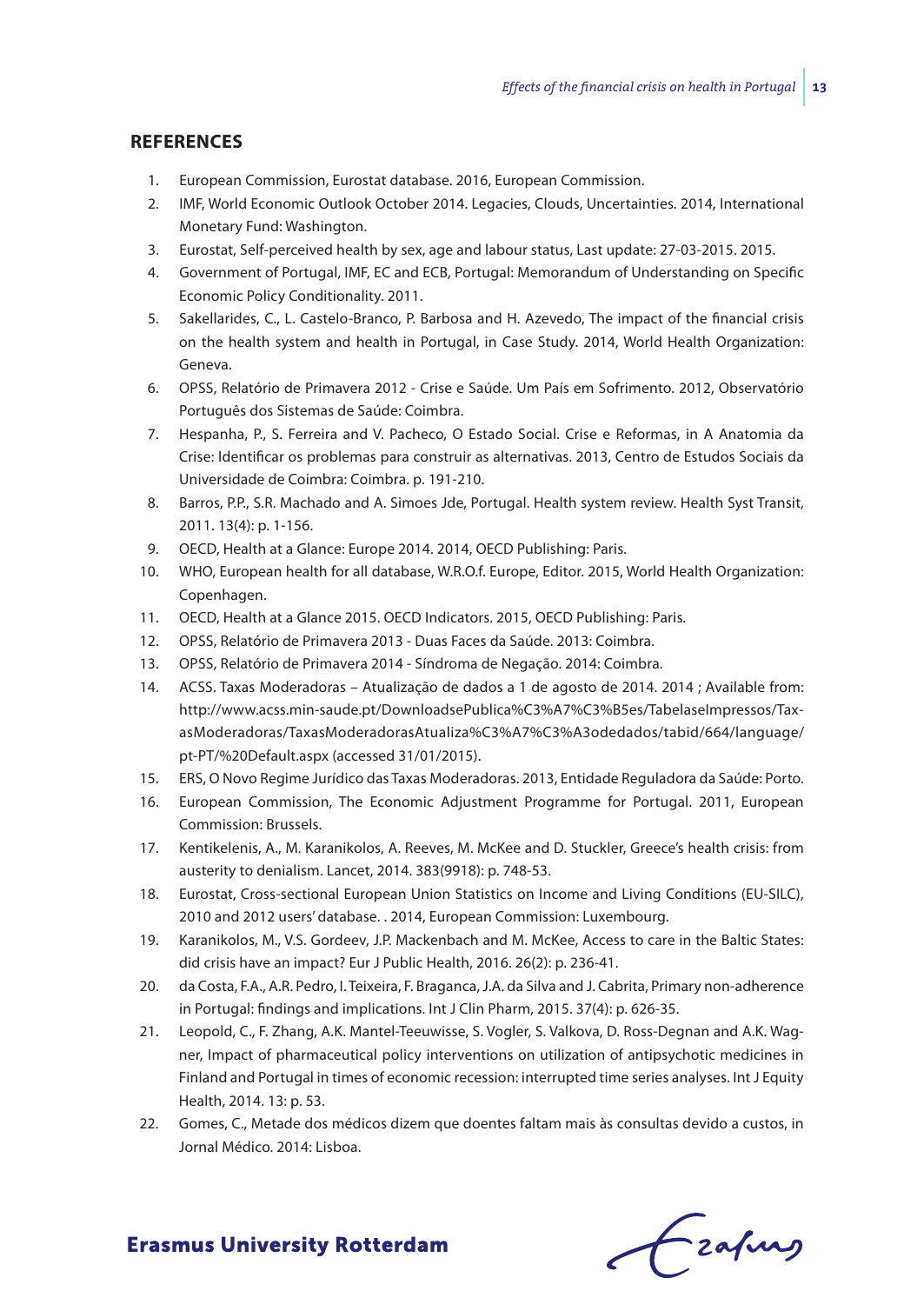#### **14** Erasmus Medical Center Rotterdam

- 23. Ramos, P. and A. Almeida, The Impact of an Increase in User Costs on the Demand for Emergency Services: The Case of Portuguese Hospitals. Health Econ, 2016. 25(11): p. 1372-1388.
- 24. Hernández-Plaza, S. and B. Padilla, Final Report Summary PSYSPOCUC Meeting the healthcare needs of culturally diverse populations: A psycho-sociopolitical approach to cultural competence in health professionals. 2014, Marie Curie Actions FP7-PEOPLE-2010-IEF (Ref. 272976), 7th Research Framework Programme, European Commission: Brussels.
- 25. Lusa, A., Enfermeiros portugueses no Reino Unido aumentaram 500%, in Notícias ao Minuto. 2014, Notícias ao Minuto: http://www.noticiasaominuto.com/pais/316444/enfermeiros-portuguesesno-reino-unido-aumentaram-500.
- 26. ACSS, Balanço Social Global do Ministério da Saúde e do Serviço Nacional de Saúde (SNS) 2013. 2014, Administração Central do Sistema de Saúde/Ministério da Saúde: Lisboa.
- 27. Correia, T., G. Dussault and C. Pontes, The impact of the financial crisis on human resources for health policies in three southern-Europe countries. Health Policy, 2015.
- 28. Madeira, M., Tentativas de suicídio aumentam com a crise, in Público. 2013: Lisboa.
- 29. WHO, Preventing suicide: A global imperative. 2014, World Health Organization: Geneva.
- 30. Santana, P., C. Costa, G. Cardoso, A. Loureiro and J. Ferrao, Suicide in Portugal: Spatial determinants in a context of economic crisis. Health Place, 2015. 35: p. 85-94.
- 31. DGS, Portugal. Saúde Mental em números 2014. 2014, Direcção-Geral da Saúde, Ministério da Saúde: Lisboa.
- 32. Augusto, G.F., Mental health in Portugal in times of austerity. The Lancet Psychiatry, 2014. 1(2): p. 109-110.
- 33. Almeida, J.M.C.d. and M. Xavier, Estudo Epidemiológico Nacional de Saúde Mental 1º Relatório. 2013, Faculdade de Ciências Médicas, Universidade Nova de Lisboa: Lisboa.
- 34. Gusmão, R., M. Xavier, M.J. Heitor, A. Bento and J.M.C. de Almeida, Depressive disorder burden: global epidemiological issues and information needs in Portugal. Acta Médica Portuguesa, 2005. 18(2): p. 129-46.
- 35. DGS, Portugal. Doenças Respiratórias em números 2014. 2014, Direcção-Geral da Saúde, Ministério da Saúde: Lisboa.
- 36. ONDR, Prevenir a Doença, Acompanhar e Reabilitar o Doente. 2013: Lisboa.
- 37. Mazick, A., B. Gergonne, J. Nielsen, F. Wuillaume, M.J. Virtanen, A. Fouillet, H. Uphoff, T. Sideroglou, A. Paldy, A. Oza, B. Nunes, V.M. Flores-Segovia, C. Junker, S.A. McDonald, H.K. Green, R. Pebody, and K. Molbak, Excess mortality among the elderly in 12 European countries, February and March 2012. Euro Surveill, 2012. 17(14).
- 38. Nunes, B., Building a mortality baseline to monitor and estimate excess mortality associated with influenza epidemics and other events in Portugal. . 2012, ECDC: Stockholm.
- 39. DGS, Portugal. Infeção VIH, SIDA e Tuberculose em números 2013. 2013, Direcção-Geral da Saúde, Ministério da Saúde: Lisboa.
- 40. DGS, Portugal. Infeção VIH, SIDA e Tuberculose em números 2015. 2015, Direcção-Geral da Saúde, Ministério da Saúde: Lisboa.
- 41. Lusa, A., Violência contra profissionais de saúde mais que duplicou em 2014, in Público. 2015: Lisboa.
- 42. Pita Barros, P., A. Lourenço, A. Moura, F. Correia, F. Silvério and J.P. Gomes, Políticas Públicas em Saúde: 2011–2014 Avaliação do Impacto. 2015, Nova Healthcare Initiative – Research/Universidade Nova de Lisboa: Lisbon.

frafing